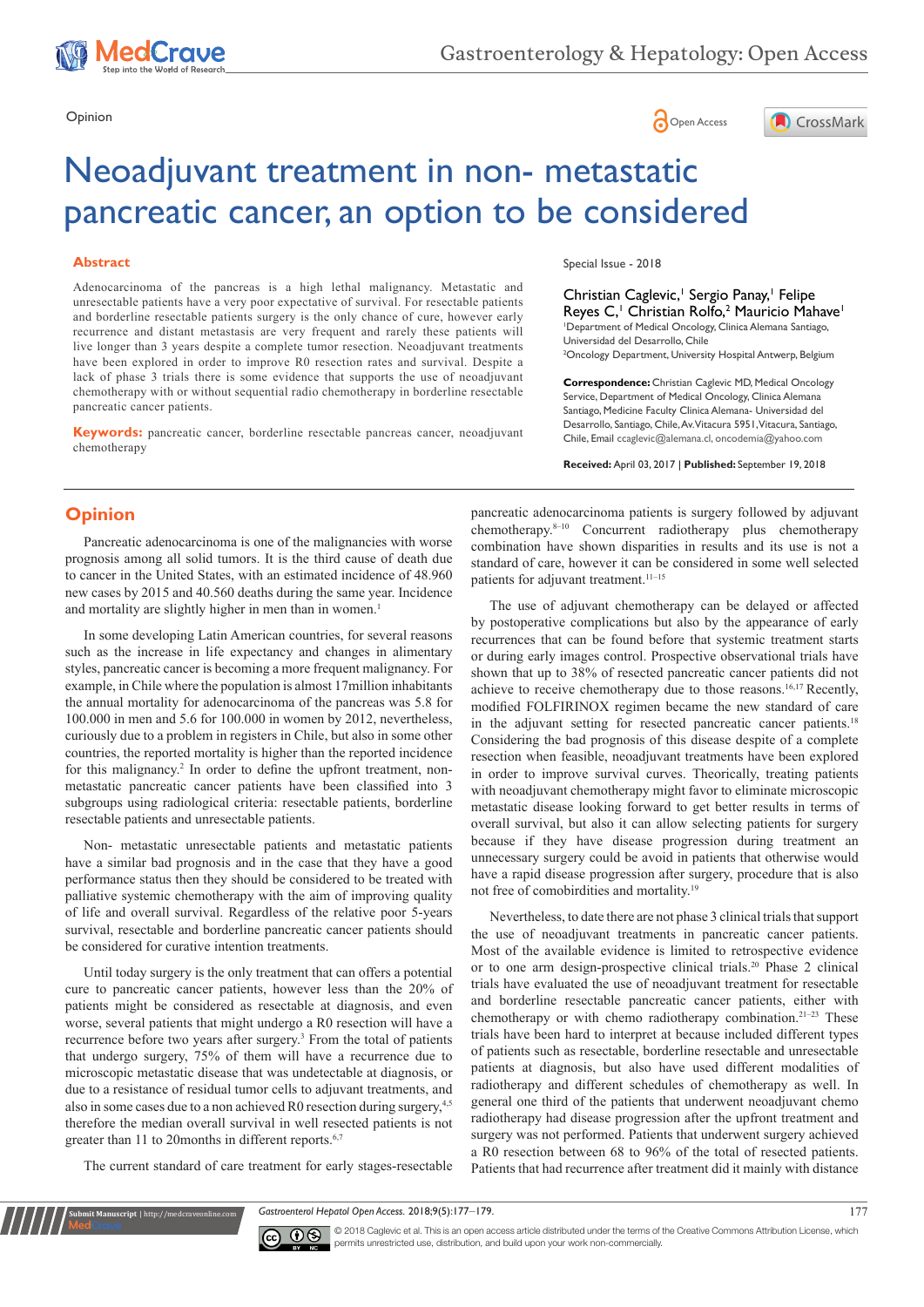metastasis (59 to 73%), most of them located at the liver, and with a lower local recurrence rate that was seen between 0 to 25% in different reports. Reported overall survivals show also heterogenecety, patients that only received neoadjuvant treatment with chemoradiation but did not undergo surgery had survival between 9 and 22months, however patients that underwent surgery after neoadjuvant treatment that included radiotherapy with or without chemotherapy achieved survivals up to 31months.

The use of neoadjuvant FOLFIRINOX followed by chemoradiation as a multimodality treatment has shown promising results. In a small multicenter trial that included 22 borderline resectable pancreatic cancer patients, Katz et al assayed the use of 4 cycles of neoadjuvant modified FOLFIRINOX followed by 5.5weeks of radiation therapy with a total dose of 50,4 Gy in 28 fractions with concurrent capecitabine twice daily during radiation.<sup>24</sup> Grade 3 toxicity was reported in 64% of patients. 15 patients underwent pancreatectomy, 80% of them required vascular resection and R0 resection was achieved in the 93% of the resected patients, the reached median overall survival was 21,7months.

Prospective trials are currently ongoing and their aim is to find out the real impact of neoadjuvant treatment in resectable pancreatic cancer patients.<sup>25-27</sup>

Recently Mokdad et al.<sup>28</sup> reviewed the data from a cohort of 15.237 patients (National Cancer Database 2006-2012) with stage I-II adenocarcinoma of the head of the pancreas that were treated with curative intention, comparing neoadjuvant treatment (chemotherapy or chemo radiotherapy combination) with patients that underwent upfront resection with or without adjuvant treatments (chemotherapy or chemo radiotherapy combination) in order to evaluate overall survival. Authors of this manuscript showed that patients that had been received neoadjuvant treatment had better results in terms of survival when compared with patients that underwent surgery as an upfront treatment. Median survival was 26months for the neoadjuvant group and 21months for the group that underwent surgery as an upfront treatment, but also it was seen a higher pathological tumor stage, higher incidence of lymph node compromise and a lesser R0 resection in the group that did not receive neoadjuvant treatment.

Despite that these findings give us some important information about this until recently few explored option of treatment, their designs limit to have a global conclusion and enhance the need to develop well designed phase 3 clinical trials in the neoadjuvant setting for pancreatic cancer patients.

Pancreatic cancer patients with resectable or borderline resectable disease should be always discussed in a multidisciplinary approach in order to define their best options of treatment. This discussion should include but not be limited to a digestive oncological surgeon with expertise in pancreatic oncological surgery, a medical oncologist, a radiologist with expertise in pancreas, a radiotherapist and a pathologist. Upfront resectable patients normally are considered to undergo surgery followed by chemotherapy, and in some exceptional cases or when the patients have a R1 resection, chemo radiotherapy combination as adjuvant treatment become an option. Borderline resectable pancreatic cancer patients are a challenge for the multidisciplinary oncological team, and a neoadjuvant treatment should be always considered in order to attempt a R0 resection, otherwise the chance of cure, that it is just limited for the diagnosis itself it will be similar to metastatic patients.

Chemotherapy without radiation has been explored as an option for neoadjuvant treatment in pancreatic cancer. A phase 2 clinical trial in the neoadjuvant setting using gemcitabine with or without cisplatin showed a resection rate of 54% and a median overall survival of 28 months in resected patients.29 Unfortunately similar trials using gemcitabine plus cisplatin doublet showed inferior results.<sup>30</sup> A meta analysis, that included several chemotherapy schedules as monodrug or combination drugs in patients with resectable disease but also unresectable at the time of diagnosis, showed that from the total of patients that were initially considered unresectable, after chemotherapy treatment one third of them were able to undergo surgery achieving a complete tumor resection.

Promising results in small trials have been achieved with FOLFIRINOX schedule in patients with borderline resectable pancreatic cancer, that included or not preoperative radiotherapy after the chemotherapy regimen, achieved a 80% of resection rate.<sup>31</sup> Report of a case showed efficacy in order to achieved resection in a patient with unresectable local advanced diseased that was treated with gemcitabine plus nab paclitaxel combination followed by FOLFIRINOX.32 Current ESMO guidelines support the use of FOLFIRINOX followed by chemo radiotherapy in borderline resectable patients as a main option in pancreas cancer.<sup>33</sup>

Due to a lack of strong data based on phase 3 clinical trials, it is not possible to talk about a gold standard treatment in the neoadjuvant setting of pancreatic cancer patients. Most of the groups support the idea to perform surgery as an upfront treatment in resectable patients followed by adjuvant chemotherapy. Patients that are clearly unresectable or metastatic should be considered for palliative treatments that may include systemic treatments as a part of a global approach. The most difficult approach to define the best treatment is in the borderline resectable patients subgroup. There are disparities of opinions, that´s why the importance to get a consensus of treatment. At SLAGO 2015 (Latin American Gastro-Enterology Cancer Symposium) congress,  $34$  a meeting held every two years in Latin America that focuses on digestive malignancies, specialists from different Latin American countries met to discuss about pancreatic cancer. Concerning borderline resectable pancreatic cancer patients, SLAGO´s main recommendation is to consider FOLFIRINOX schedule as the best choice for neoadjuvant treatment, then after selected patients that do not have disease progression after chemotherapy could be consider for radiotherapy with capecitabine as radio sensibilizer before surgery. For patients that have contraindication to receive FOLFIRINOX and in older than 76 years old neoadjuvant treatment with gemcitabine plus nab- paclitaxel combination can be an option to use.<sup>35</sup>

As final remarks, we would like to emphasize that there is not strong evidence to have final conclusions in order to define the best upfront treatment in non- metastatic resectable and borderline resectable pancreatic cancer patients. For resectable patients at diagnosis upfront surgery is the standard of care followed by adjuvant chemotherapy. In this subgroup of patients radiotherapy and radio chemotherapy do not seem to be the best choice, by other hand neoadjuvant chemotherapy has not been explored in well designed clinical trials just limited to this subset of patients. Borderline resectable pancreatic cancer patients is a subgroup where upfront surgery has a low chance of achieve a R0 resection, therefore these patients must be considered to receive neoadjuvant treatments in order to improve complete tumor resection and as a consequence the overall survival. As in resectable subset of patients, radiotherapy or radio chemotherapy have not shown a real impact in this group. Folfirinox followed or not of chemo radio radiotherapy seems to be the best option in terms to improve respectability, ensure a best chance of complete resection, a pathological down staging and overall survival in resected patients.

**Citation:** Caglevic C, Panay S, Reyes FC, et al. Neoadjuvant treatment in non- metastatic pancreatic cancer, an option to be considered. *Gastroenterol Hepatol Open Access.* 2018;9(5):177‒179. DOI: [10.15406/ghoa.2018.09.00321](https://doi.org/10.15406/ghoa.2018.09.00321)